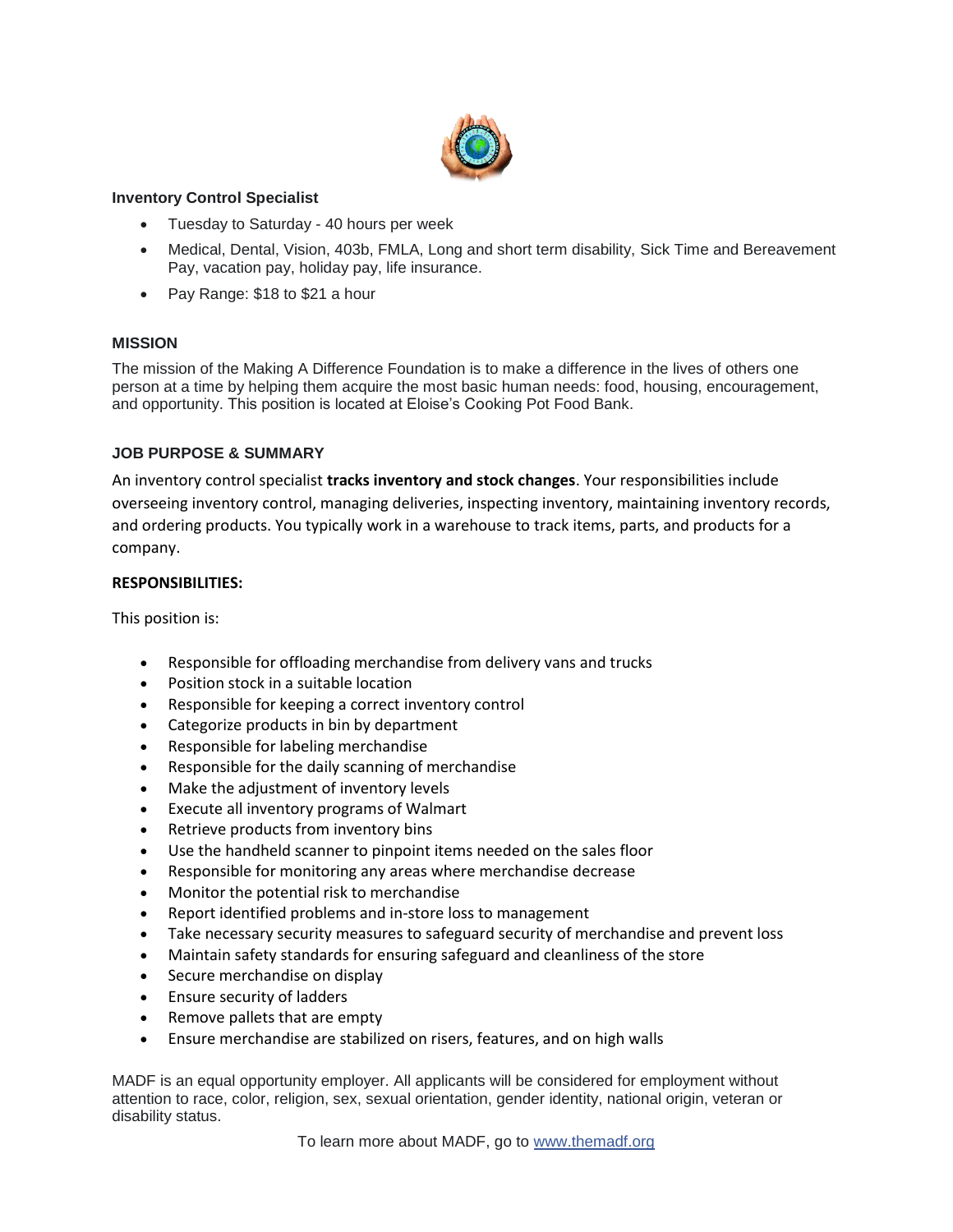- Remove cardboards and trash from sales floor
- Keep floor neat, clean, and dry
- Communicate with customers on questions on merchandise and locations of merchandise on the sales floor
- Responsible for retrieval of items from storage
- Stock merchandise accurately on the shelf, racks, bin, and cases
- Ensure regular restocking of merchandise
- Provide assistance regarding product prices and availability
- Ensure accurate and efficient stocking of merchandise in all departments
- Responsible for setting up products display
- Pull merchandise from the riser.

## **JOB QUALIFICATIONS & REQUIREMENTS**

- A reliable and dependable character
- Punctuality
- Ability to complete task in a timely manner
- Arithmetical competence
- Ability to interact with customers and maintain MADF culture
- Ability to speak with, listen to, and give directions
- Prowess in adapting to various parts of the work environment
- Good experience in merchandise safeguarding techniques
- Good written and oral communication skills; and human relation skills
- Expertise in working to instruction
- Expertise in display of products in accordance with Walmart procedures
- Excellent customer service skills
- Maintain valid driver's license and maintain outstanding driving record
- Maintain professional appearance when making deliveries
- Maintain good relationship with our donors
- Ability to lift up 50 lbs. safely.
- Must also have experience in the following areas
	- o **Inventory Control**
	- o **Forklift Experience**
	- o **Microsoft Excel**
	- o **Cycle Counting**
	- o **Inventory Management**
	- o **Accuracy**
	- o **Vendor Management**
	- o **MS Office**
	- o **Shipping and Receiving**

# **MINIMUM QUALIFICATIONS**

MADF is an equal opportunity employer. All applicants will be considered for employment without attention to race, color, religion, sex, sexual orientation, gender identity, national origin, veteran or disability status.